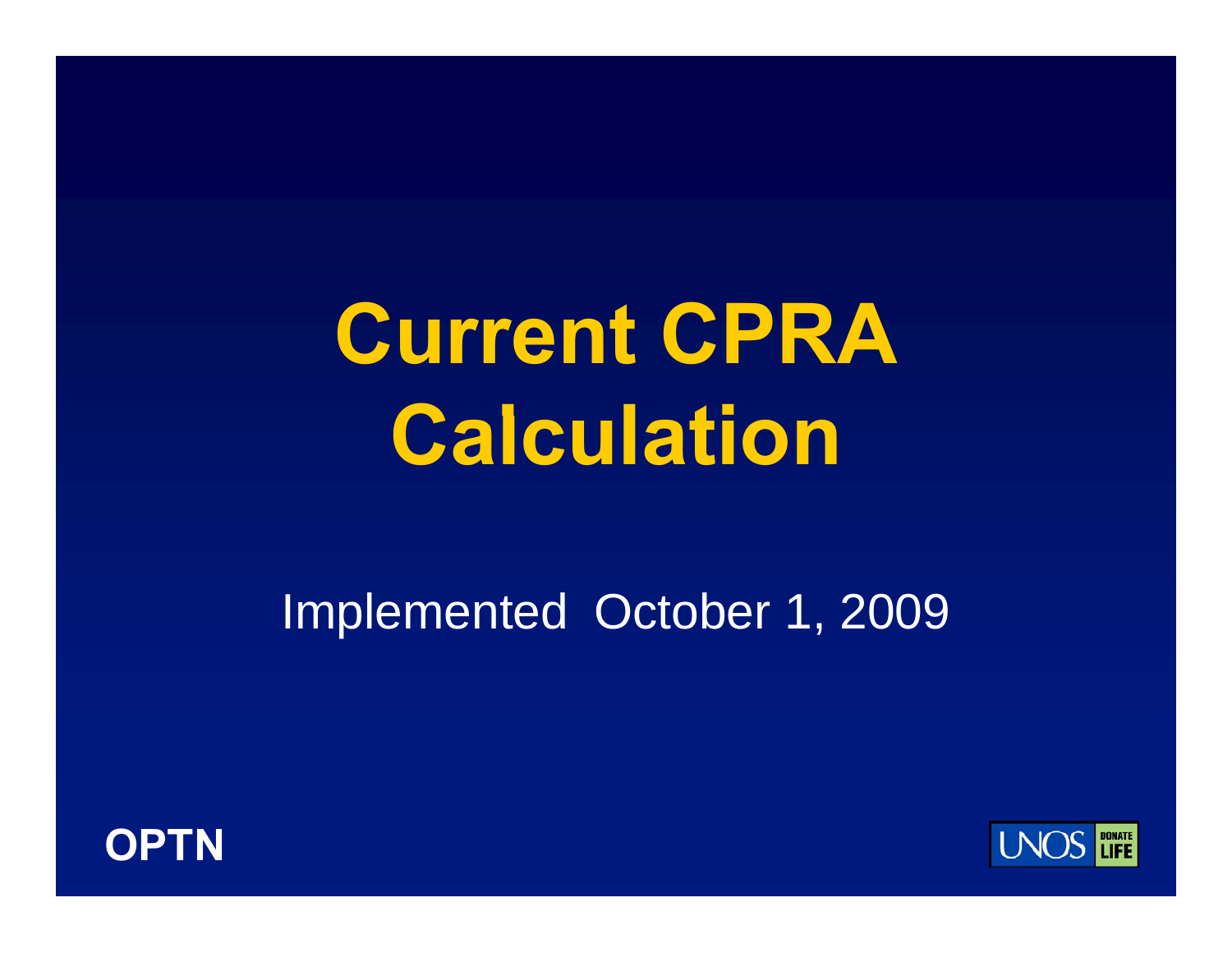

- Calculated PRA (CPRA) is the percentage of donors **expected to have HLA antigens listed as unacceptable for a candidate on the waiting list**
- **CPRA is calculated for kidney, kidney-pancreas and pancreas candidates on the waiting list**
- **If no unacceptable antigens are entered, CPRA value defaults to 0**



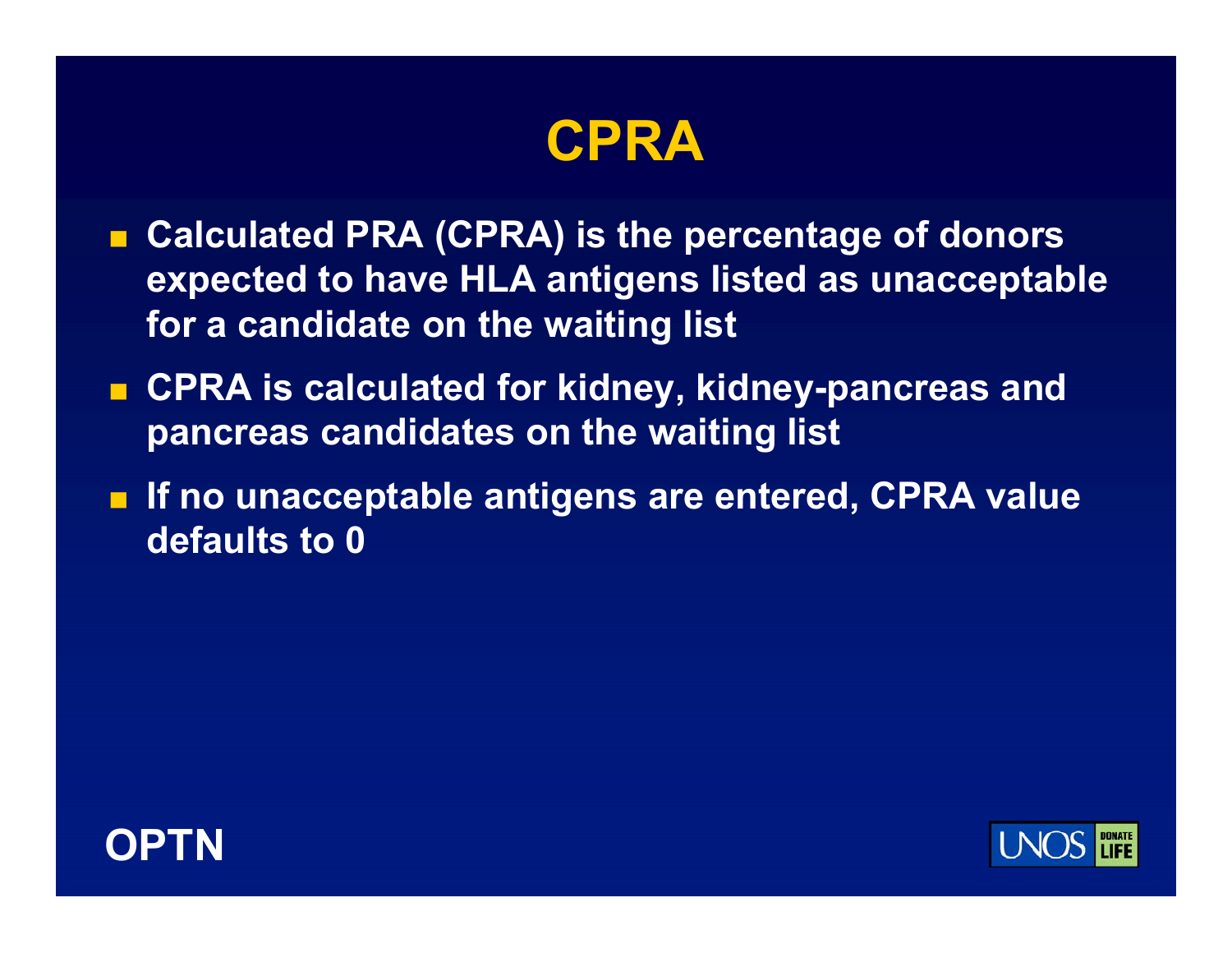#### **CPRA (Probability of a positive crossmatch) = 1- (1- Σ pi)**

**CPRA is determined using an established algorithm (1, 2)**

- F. **It was written by two well-recognized population geneticists and is based upon basic principles of pp g o pulation genetics**
- **Additionally, the entire proposal for CPRA (algorithm, frequencies, etc.) was reviewed by OPTN/UNOS**  committees, as well as ASHI, through a panel of three **reviewers, that included two population geneticists**

**1. Zachary AA and Braun WE. Calculation of a predictive value for transplantation. Transplantation 1985;39:316-8.**

**2. Zachary AA and Steinberg AG. Statistical Analysis and Applications of HLA Population**  Data. In, NR Rose, EC de Marcario, JD Folds, HC Lane, and RM Nakamura, Eds., Manual of **Clinical Laboratory Immunology, 5th Edition, Washington, DC, ASM Press, 1997:132-40.**



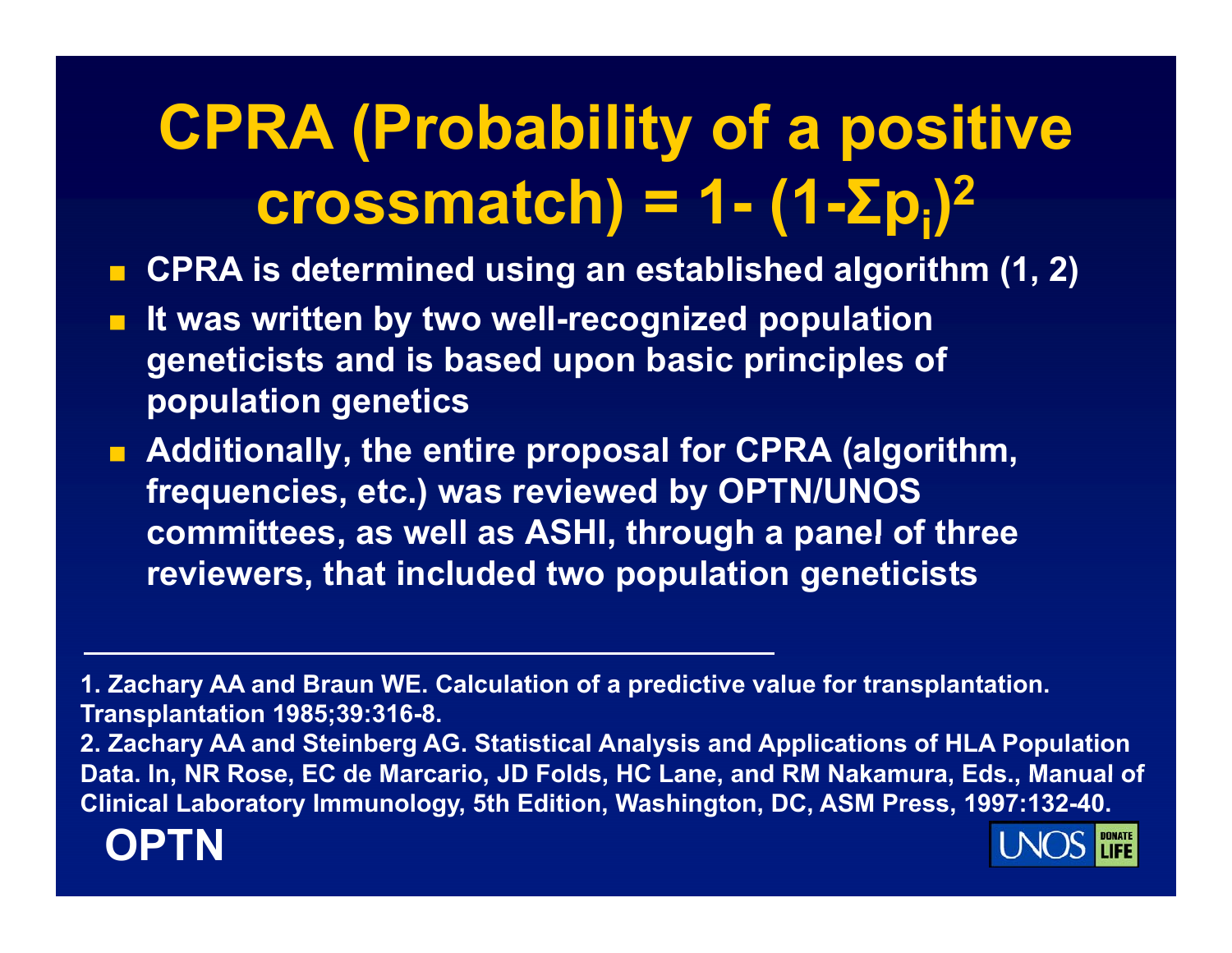### **Frequencies**

**Current CPRA is calculated based on the data:**

- **HLA frequencies derived from the HLA phenotypes of phenotypes deceased kidney donors recovered from January 1, 2003 through December 31, 2004**
- $\blacksquare$  **Ethnic frequencies derived from deceased kidney donors recovered from January 1, 2006 through June 30 2007 30,**



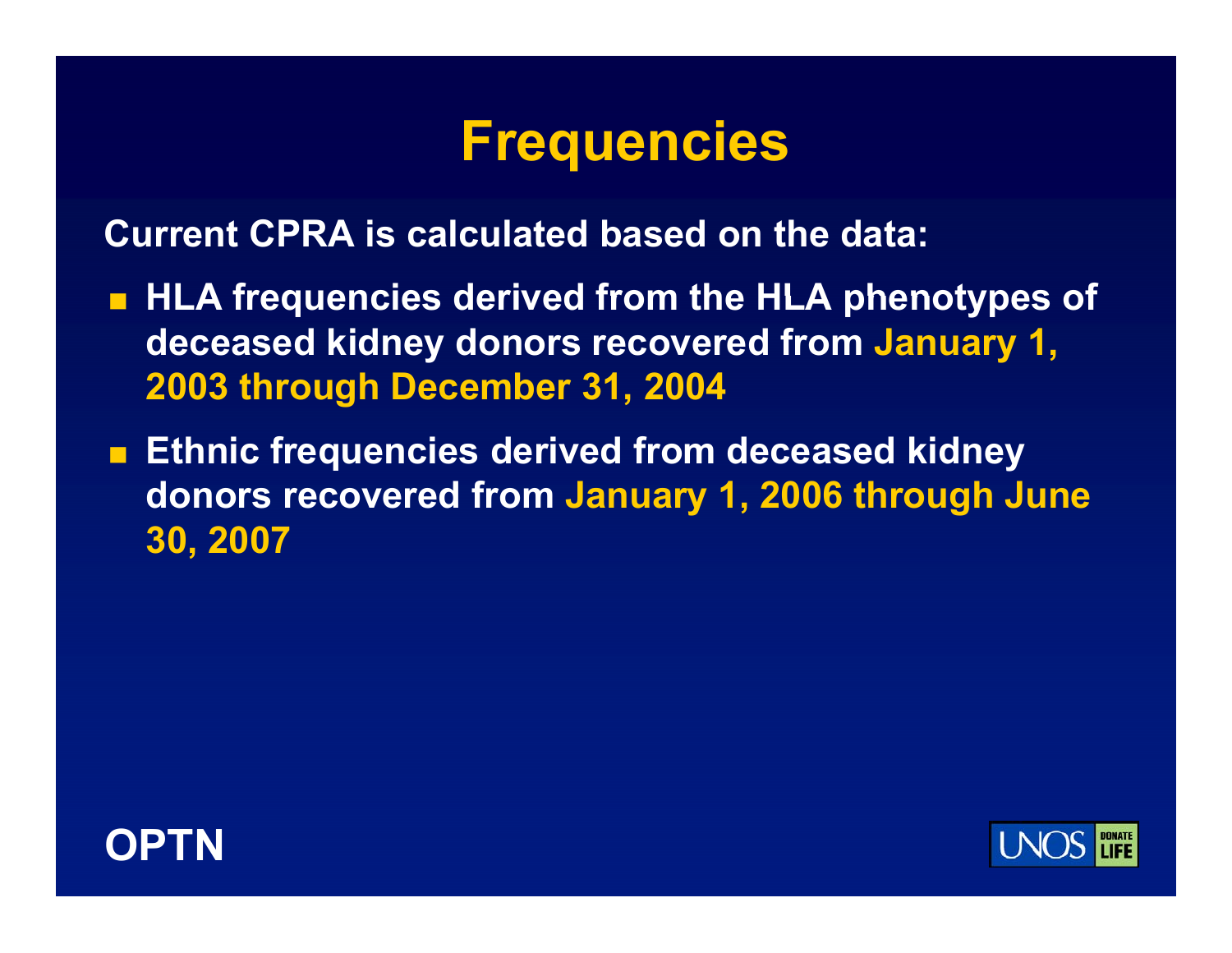### **CPRA Frequencies**

- **Allele group frequencies were derived by gene counting of the broad and split antigens**
- **Two, three, and four locus haplotype frequencies were estimated by the expectation maximization algorithm using Arlequin computer program (3)**

**3. Leffell MS, Cherikh WS, Land GA, Zachary AA. Improved definition of HLA frequencies among minorities and applicability to estimates of transplant compatibility. Transplantation 2007; 83:964-972** 



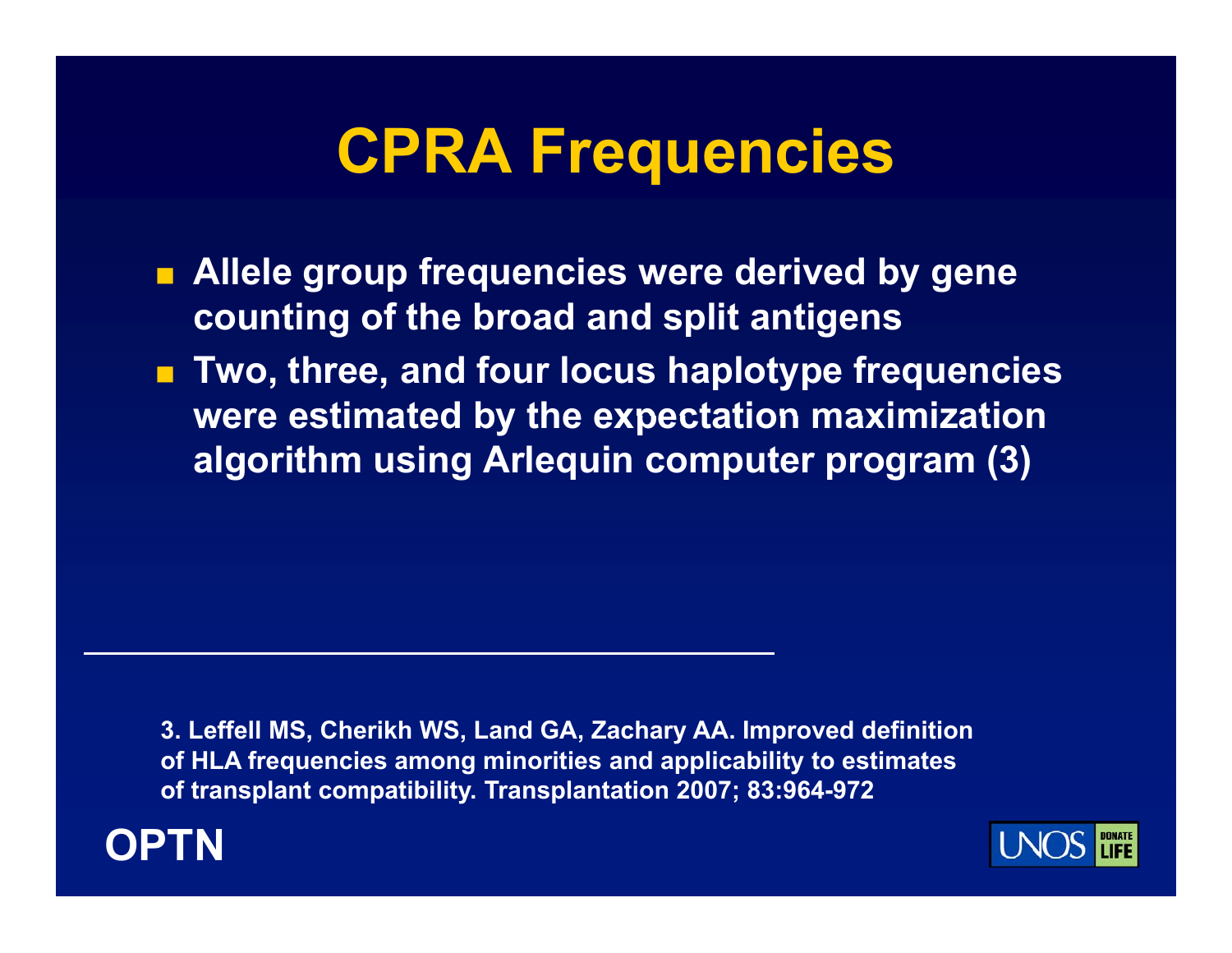### **Ethnic Frequencies (Four Major Groups)**

- Т, **CPRA is also based on ethnic frequencies for four major groups (White, African American, Hispanic and Asian ethnicities)**
- a. **Ethnic frequencies were derived based on deceased**  kidney donors recovered from January 1, 2006 through **June 30, 2007\***

|                         | <b>Number</b> | <b>Proportion</b> |
|-------------------------|---------------|-------------------|
| <b>White</b>            | 7,337         | 0.689             |
| <b>African American</b> | 1,558         | 0.146             |
| <b>Hispanic</b>         | 1,507         | 0.142             |
| <b>Asian</b>            | 242           | 0.023             |
| <b>Total</b>            | 10,644        | 1.000             |

**Donors of other ancestry comprised 1.17% of total number of deceased kidney donors during this period. These groups were not included.** 



**\* Based on OPTN data as of September 21, 2007**

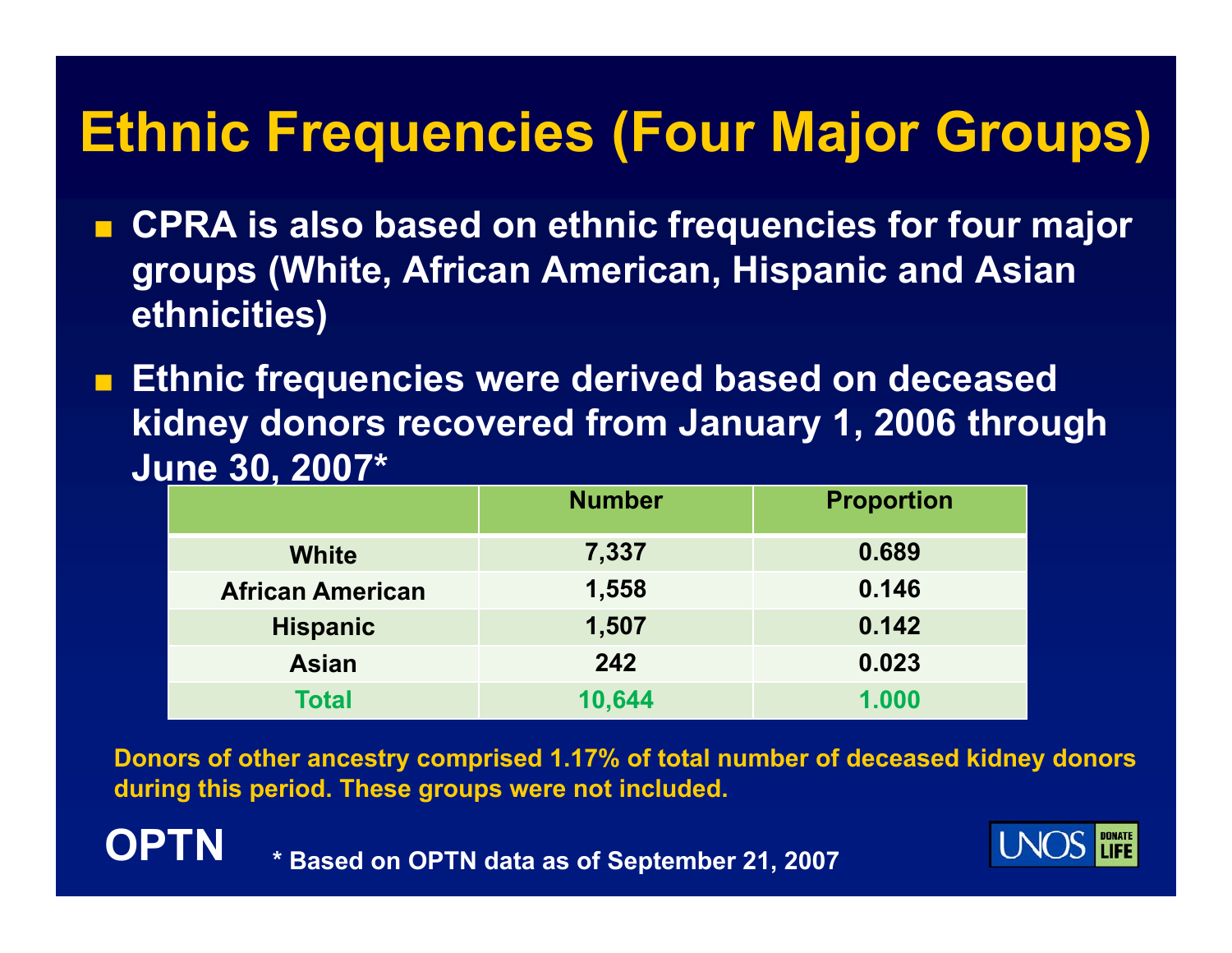### **CPRA Calculation**

- **1. Get a list of all unacceptable antigens including equivalences listed in Appendix 3A\***
- **Example:**
- F. **A kidney candidate is listed with antibodies to A1, A3, B35, DR11 and DQ7**
- п **DQ7 is equivalent to DQ7 and DQ3**
- $\blacksquare$ **A1, A3, B35 and DR11 are only equivalent to themselves**
- п **CPRA calculation will use A1, A3, B35, DR11, DQ3 and DQ7 frequencies**

**The current version of Appendix 3A can be found on OPTN site at**

http://optn.transplant.hrsa.gov/PoliciesandBylaws2/policies/pdfs/policy\_14.pdf



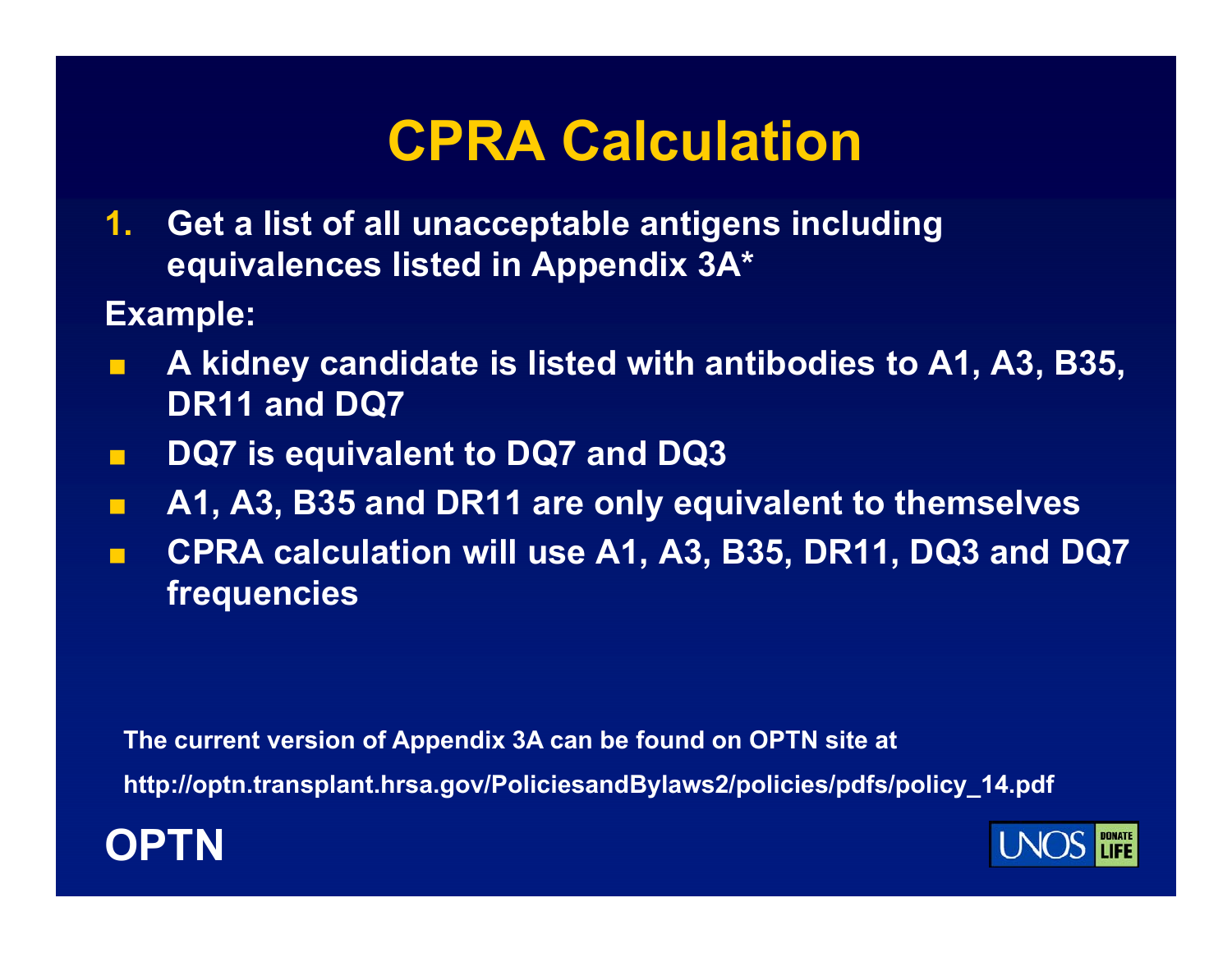### **CPRA Calculation (cont'd)**

- **2. For each ethnicity separately:**
- $\blacksquare$  **S1 Sum all the allele (1 locus) frequencies (A, B, DR, DQ)**
- S2 Sum all the 2 locus haplotype frequencies (AB, **ADR ADQ BDR BDQ DRDQ) ADR, ADQ, BDR, BDQ,**
- S3 Sum all the 3 locus haplotype frequencies (ABDR, **ABDQ, Q, Q) ADRDQ, BDRDQ)**
- **S4 - Sum all 4 locus haplotype frequencies (ABDRDQ)**
- **CPRA for the ethnicity is:**

**probability of a positive crossmatch =**

**1 – probability of a negative crossmatch =** 

**1 (1 S1 S2 S3 S4) 2 = 1 – (1 – S1 + S2 – S3 +** 



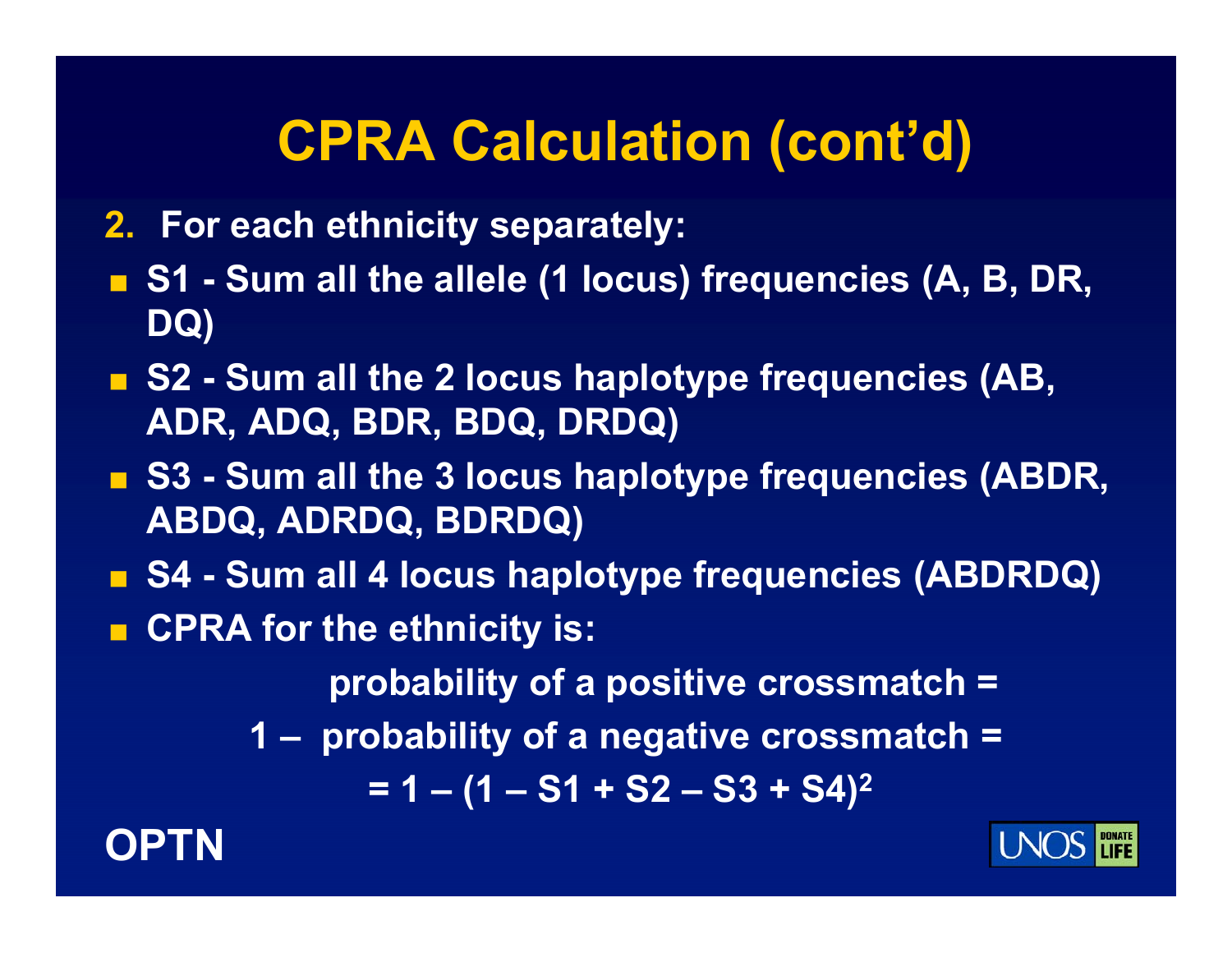### **CPRA Calculation (cont'd)**

- Since all allele groups weren't observed within all **ethnic groups, some locus haplotypes do not have frequencies**
- **DR51, DR52, DR53, Bw4 and Bw6 frequencies are based on the approved equivalences listed in Appendix 3A**



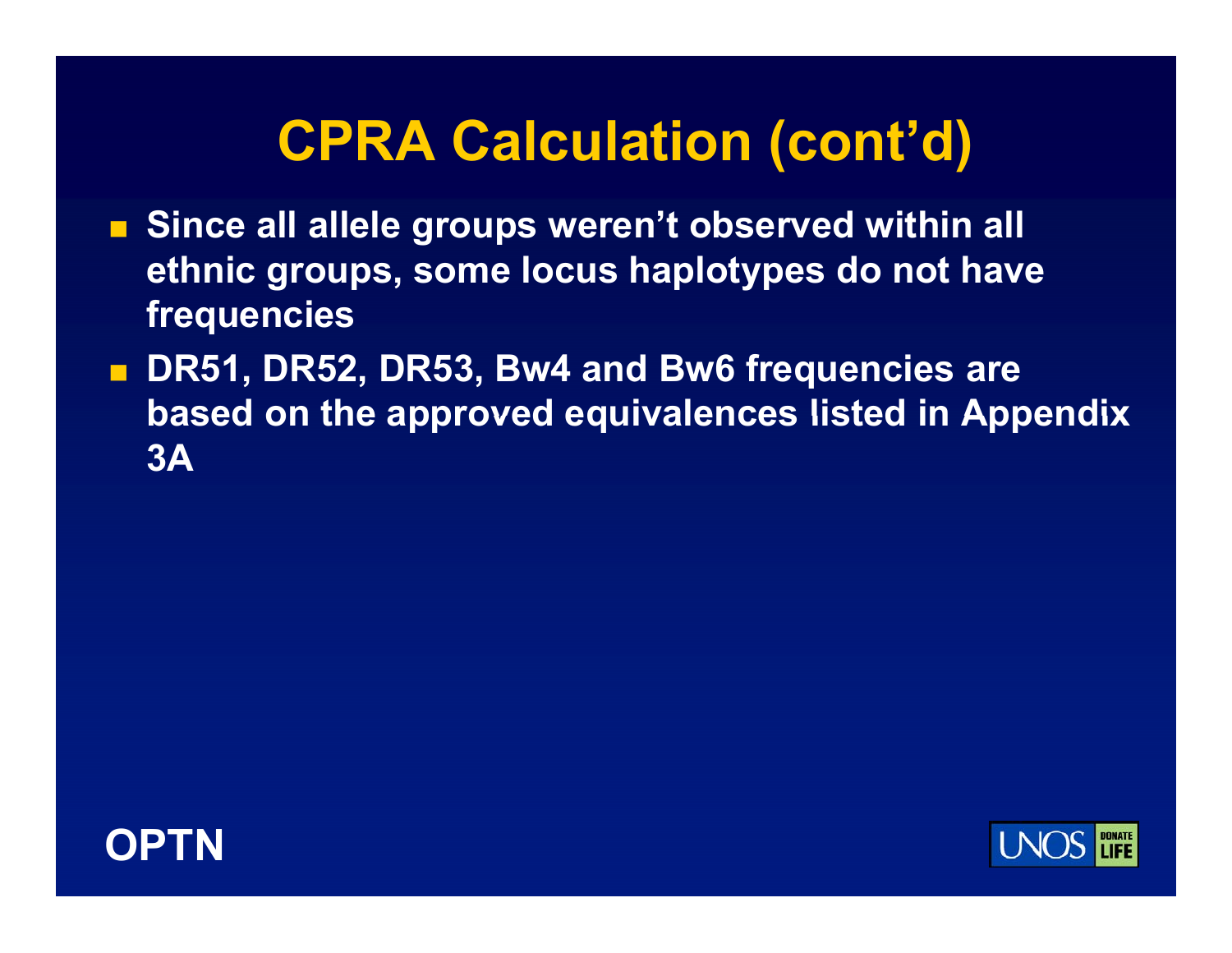### **Example**

### **CPRA based on A1, A3, B35, DR11, DQ3 and DQ7 S1 - Sum all the allele ( ) q (, , , ) 1 locus) frequencies (A, B, DR, DQ)**

|                   | <b>White</b> | <b>African</b><br><b>American</b> | <b>Hispanic</b> | <b>Asian</b> |
|-------------------|--------------|-----------------------------------|-----------------|--------------|
| A <sub>1</sub>    | 0.15713      | 0.05478                           | 0.06246         | 0.03175      |
| A3                | 0.13881      | 0.08041                           | 0.07403         | 0.02579      |
| <b>B35</b>        | 0.08472      | 0.07584                           | 0.16722         | 0.08929      |
| <b>DR11</b>       | 0.09416      | 0.1264                            | 0.07369         | 0.07143      |
| DQ3               | 0.12500      | 0.04959                           | 0.15723         | 0.17206      |
| DQ7               | 0.14433      | 0.15552                           | 0.13165         | 0.13968      |
| <b>Total (S1)</b> | 0.74415      | 0.54254                           | 0.66628         | 0.53000      |



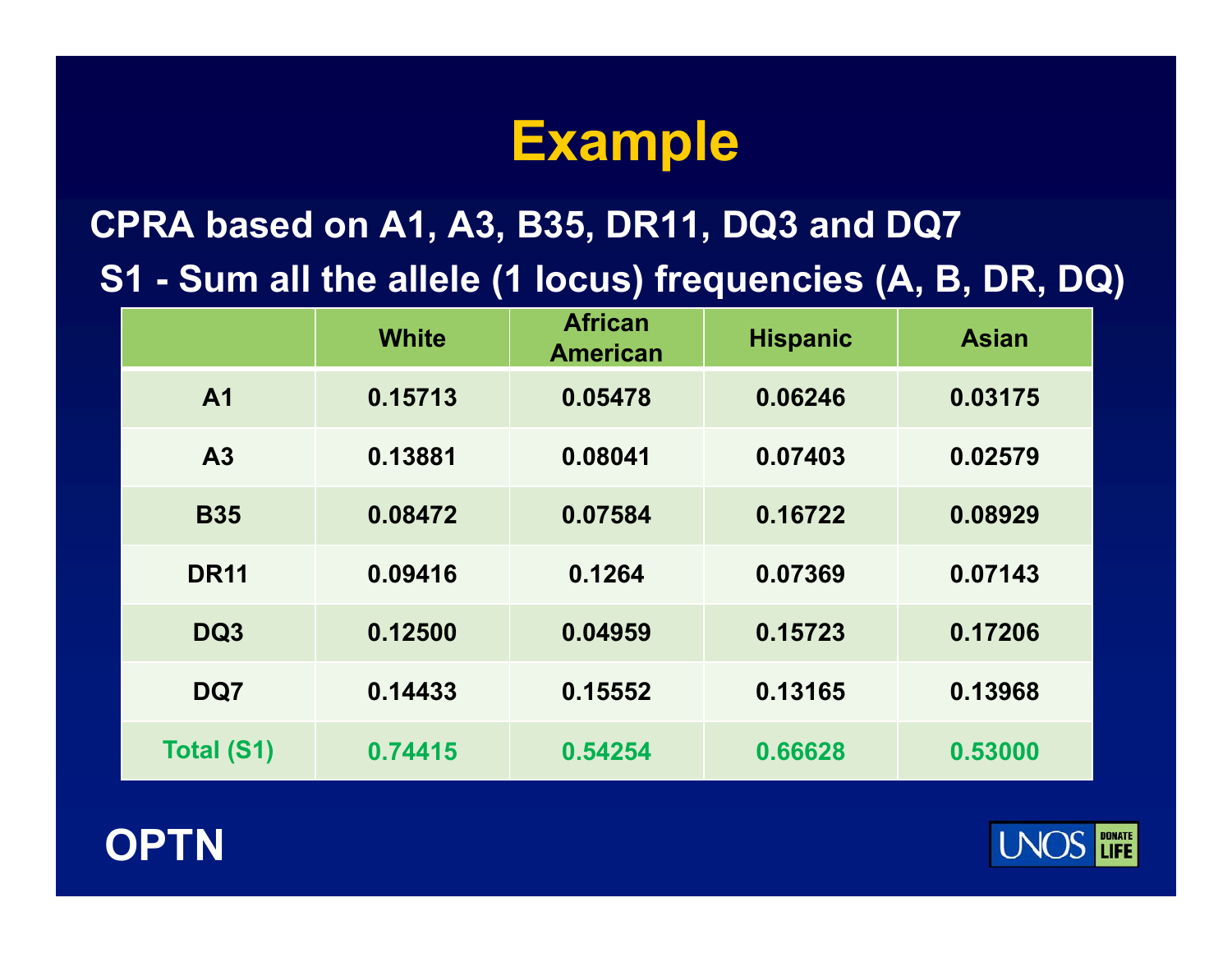**CPRA based on A1 A3 B35 DR11 DQ3 and DQ7 CPRA A1, A3, B35, DR11,** 

■ S2 - Sum all the 2 locus haplotype frequencies (AB, ADR, **ADQ, BDR, BDQ, DRDQ )**

|                   | <b>White</b> | <b>African</b>  | <b>Hispanic</b> | <b>Asian</b>     |
|-------------------|--------------|-----------------|-----------------|------------------|
|                   |              | <b>American</b> |                 |                  |
| A1; B35           | 0.00632      | 0.0023          | 0.00386         | 0.00397          |
| A3; B35           | 0.02058      | 0.01222         | 0.01255         | 0.00794          |
| <b>A1: DR11</b>   | 0.00960      | 0.0062          | 0.00709         | 0.00794          |
| <b>A3; DR11</b>   | 0.01060      | 0.0064          | 0.00529         | 0.00198          |
| A1; DQ3           | 0.01448      | 0.00165         | 0.00936         | 0.00904          |
| <b>A1; DQ7</b>    | 0.01198      | 0.00383         | 0.00564         | $\boldsymbol{0}$ |
| <b>A3: DQ3</b>    | 0.01516      | 0.00524         | 0.00646         | $\boldsymbol{0}$ |
| <b>A3: DQ7</b>    | 0.01312      | 0.01331         | 0.00770         | 0.00338          |
| <b>B35; DR11</b>  | 0.01227      | 0.00463         | 0.01551         | 0.01025          |
| <b>B35; DQ3</b>   | 0.01019      | 0.00296         | 0.02760         | 0.01651          |
| <b>B35; DQ7</b>   | 0.01318      | 0.00461         | 0.03002         | 0.01904          |
| <b>DR11; DQ3</b>  | 0.02886      | 0.01457         | 0.01684         | 0.03181          |
| <b>DR11; DQ7</b>  | 0.06491      | 0.05701         | 0.04964         | 0.03500          |
| <b>Total (S2)</b> | 0.23125      | 0.13493         | 0.19756         | 0.14686          |

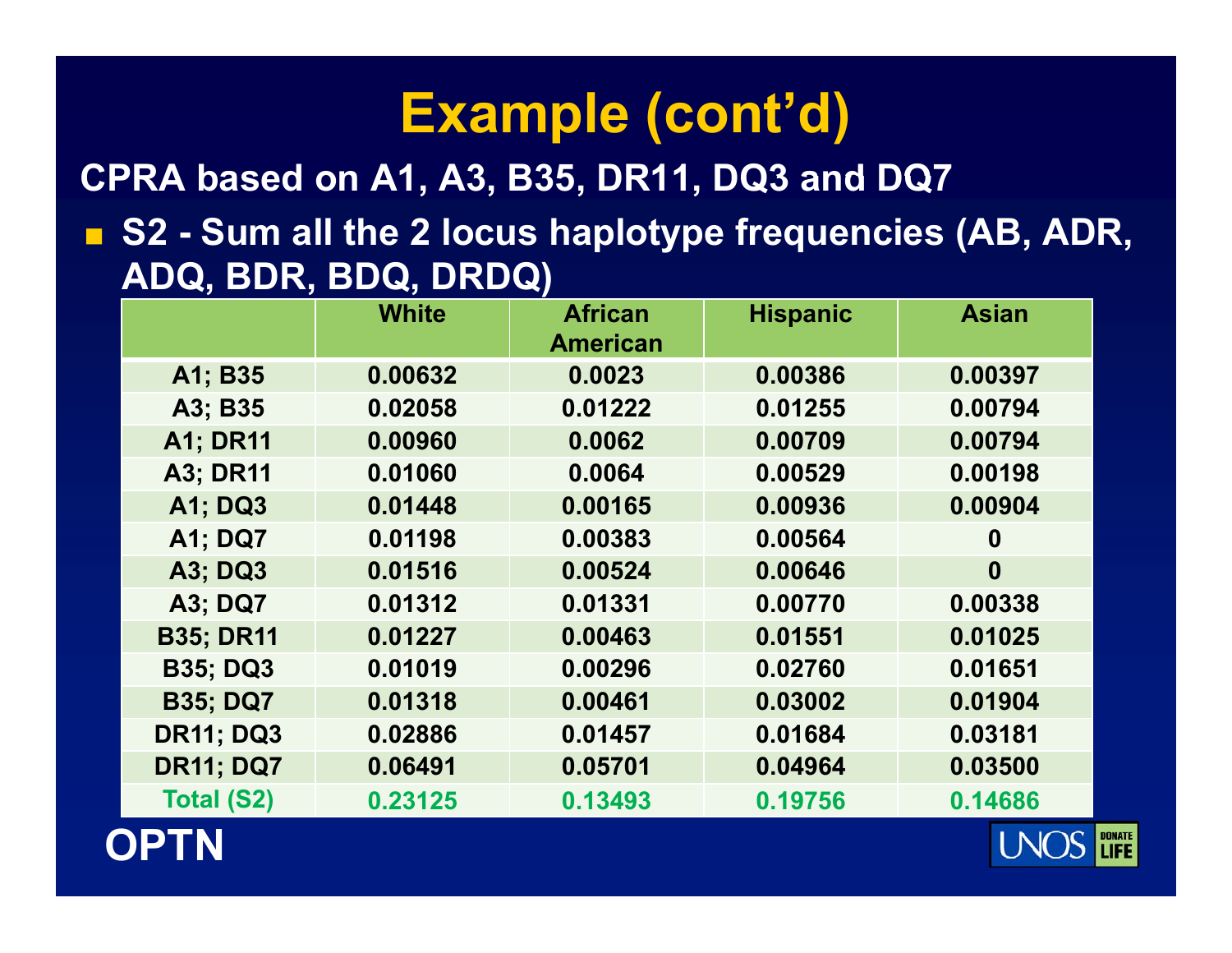**CPRA based on A1, A3, B35, DR11, DQ3 and DQ7**

 $\blacksquare$  **S3 - Sum all the 3 locus haplotype frequencies (ABDR, ABDQ, ADRDQ, BDRDQ)**

|                       | <b>White</b> | <b>African</b>  | <b>Hispanic</b> | <b>Asian</b>     |
|-----------------------|--------------|-----------------|-----------------|------------------|
|                       |              | <b>American</b> |                 |                  |
| A1; B35; DR11         | 0.00195      | $\bf{0}$        | 0.00236         | $\boldsymbol{0}$ |
| A3; B35; DR11         | 0.00198      | 0.00028         | 0.00062         | $\boldsymbol{0}$ |
| A1; B35; DQ3          | 0.00094      | $\bf{0}$        | $\bf{0}$        | $\boldsymbol{0}$ |
| A1; B35; DQ7          | 0.00079      | $\bf{0}$        | 0.00039         | $\boldsymbol{0}$ |
| A3; B35; DQ3          | 0.00123      | $\bf{0}$        | 0.00131         | $\boldsymbol{0}$ |
| A3; B35; DQ7          | 0.00194      | $\bf{0}$        | $\bf{0}$        | $\bf{0}$         |
| A1; DR11; DQ3         | 0.00232      | 0.00033         | 0.00271         | $\boldsymbol{0}$ |
| A1; DR11; DQ7         | 0.00762      | 0.00093         | 0.00281         | $\boldsymbol{0}$ |
| A3; DR11; DQ3         | 0.00345      | 0.00127         | 0.00108         | $\boldsymbol{0}$ |
| A3; DR11; DQ7         | 0.00768      | 0.00563         | 0.00336         | 0.00202          |
| <b>B35; DR11; DQ3</b> | 0.00368      | 0.00134         | 0.00298         | 0.00607          |
| <b>B35; DR11; DQ7</b> | 0.00818      | 0.00276         | 0.01325         | 0.01058          |
| <b>Total (S3)</b>     | 0.04176      | 0.01254         | 0.03087         | 0.01867          |



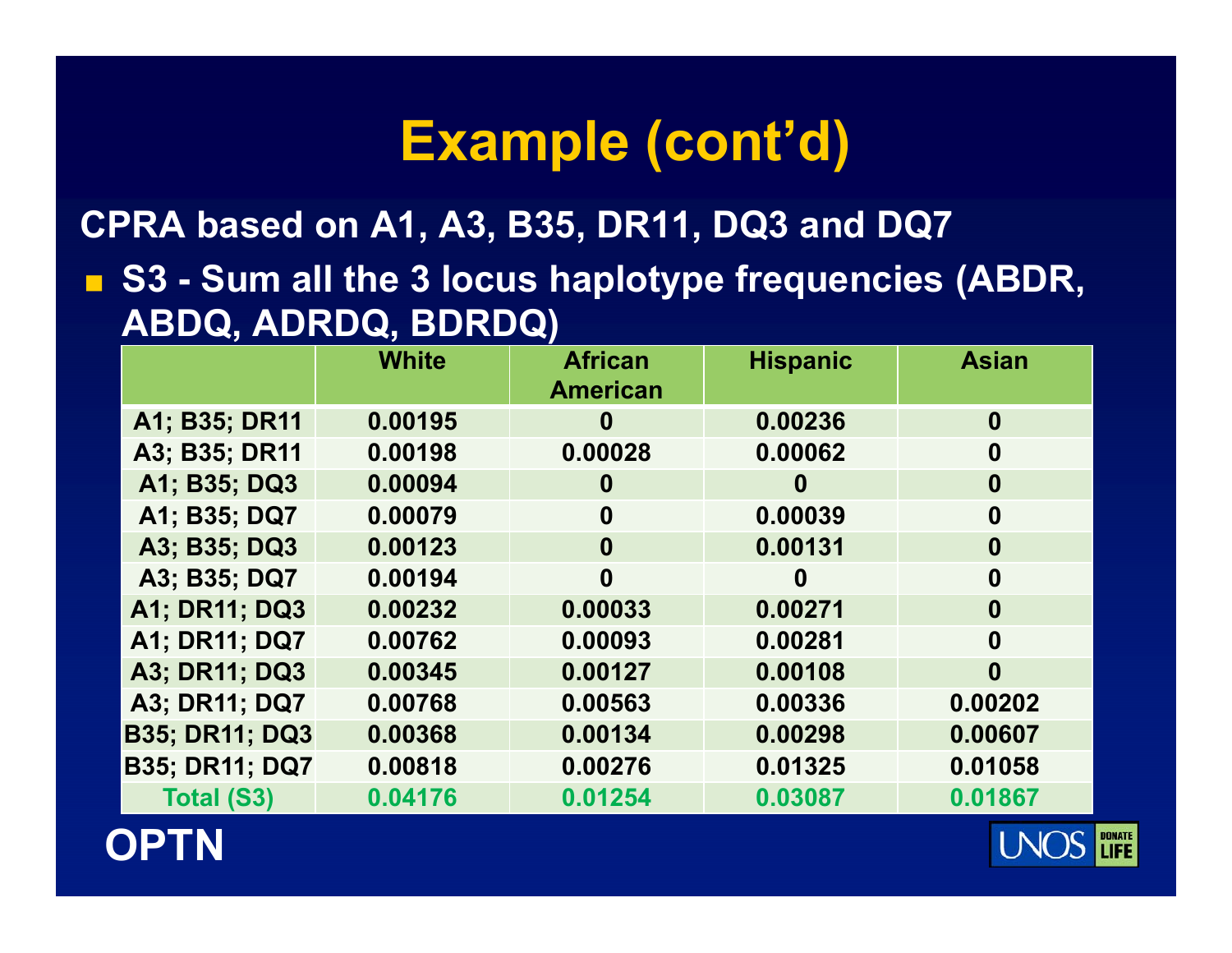**CPRA based on A1, A3, B35, DR11, DQ3 and DQ7**  $\blacksquare$  **S4 - Sum all 4 locus haplotype frequencies (ABDRDQ)** 

|                           | <b>White</b> | <b>African</b><br><b>American</b> | <b>Hispanic</b> | <b>Asian</b>     |
|---------------------------|--------------|-----------------------------------|-----------------|------------------|
| <b>A1; B35; DR11; DQ3</b> | $\bf{0}$     | 0                                 | $\bf{0}$        | $\boldsymbol{0}$ |
| A1; B35; DR11; DQ7        | 0.00037      | 0                                 | 0.00112         | $\boldsymbol{0}$ |
| A3; B35; DR11; DQ3        | 0.00067      | 0                                 | 0               | $\boldsymbol{0}$ |
| A3; B35; DR11; DQ7        | 0.00312      | 0.00038                           | 0.00084         | $\boldsymbol{0}$ |
| <b>Total (S4)</b>         | 0.00416      | 0.00038                           | 0.00196         | 0                |



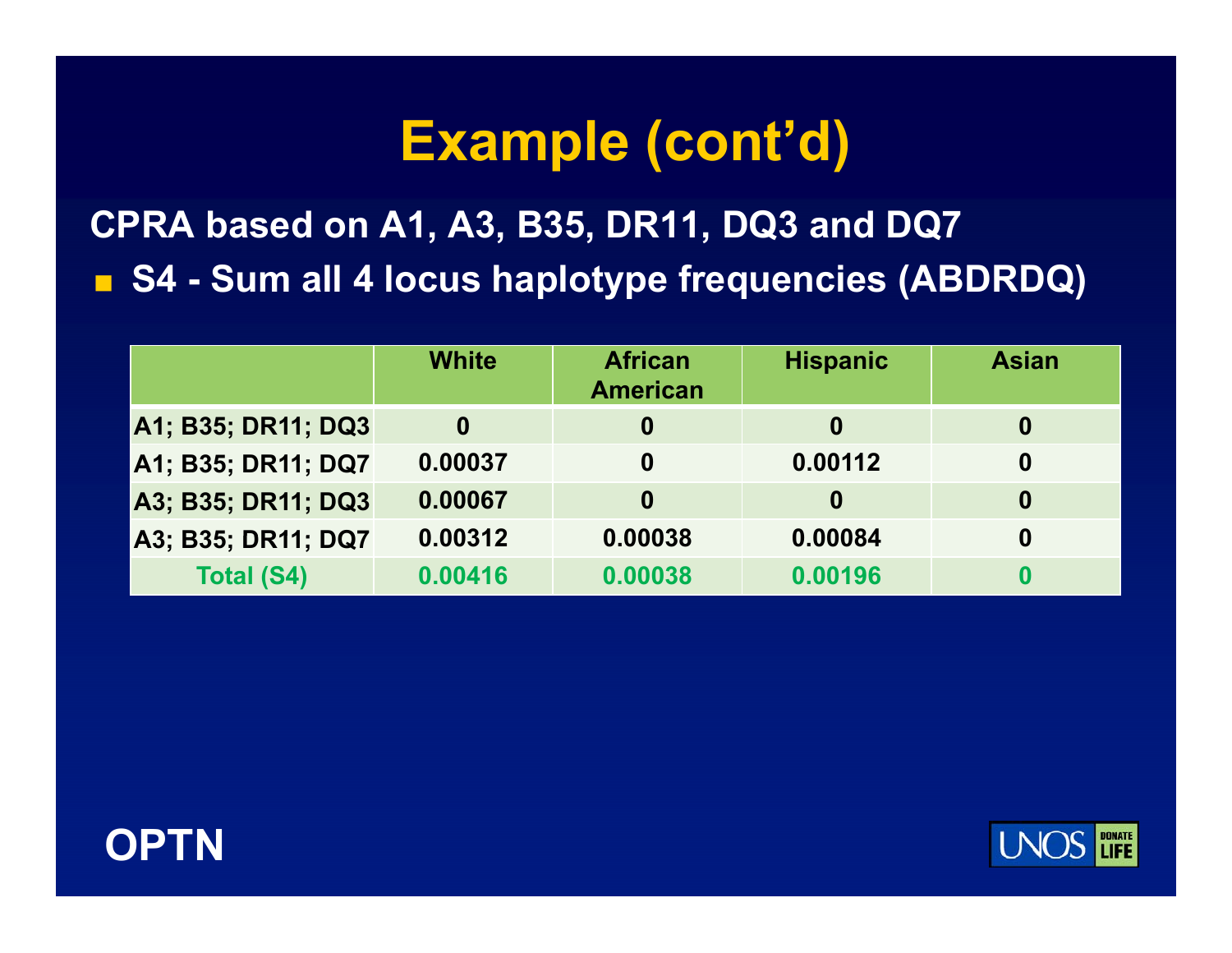**CPRA based on A1, A3, B35, DR11, DQ3 and DQ7**

 $\blacksquare$  $\blacksquare$  **CPRA for the ethnicity is: 1 - probability of negative crossmatch = 1 – (1 – S1 + S2 – S3 + S4) 2**

|                                             | <b>White</b> | <b>African</b><br><b>American</b> | <b>Hispanic</b> | <b>Asian</b>     |
|---------------------------------------------|--------------|-----------------------------------|-----------------|------------------|
|                                             |              |                                   |                 |                  |
| <b>S1</b>                                   | 0.74415      | 0.54254                           | 0.66628         | 0.53000          |
| <b>S2</b>                                   | 0.23125      | 0.13493                           | 0.19756         | 0.14686          |
| <b>S3</b>                                   | 0.04176      | 0.01254                           | 0.03087         | 0.01867          |
| <b>S4</b>                                   | 0.00416      | 0.00038                           | 0.00196         | $\boldsymbol{0}$ |
| <b>Probability of a negative crossmatch</b> | 0.20205      | 0.33667                           | 0.25238         | 0.35783          |
| <b>Probability of a positive crossmatch</b> | 0.79795      | 0.66333                           | 0.74762         | 0.64217          |



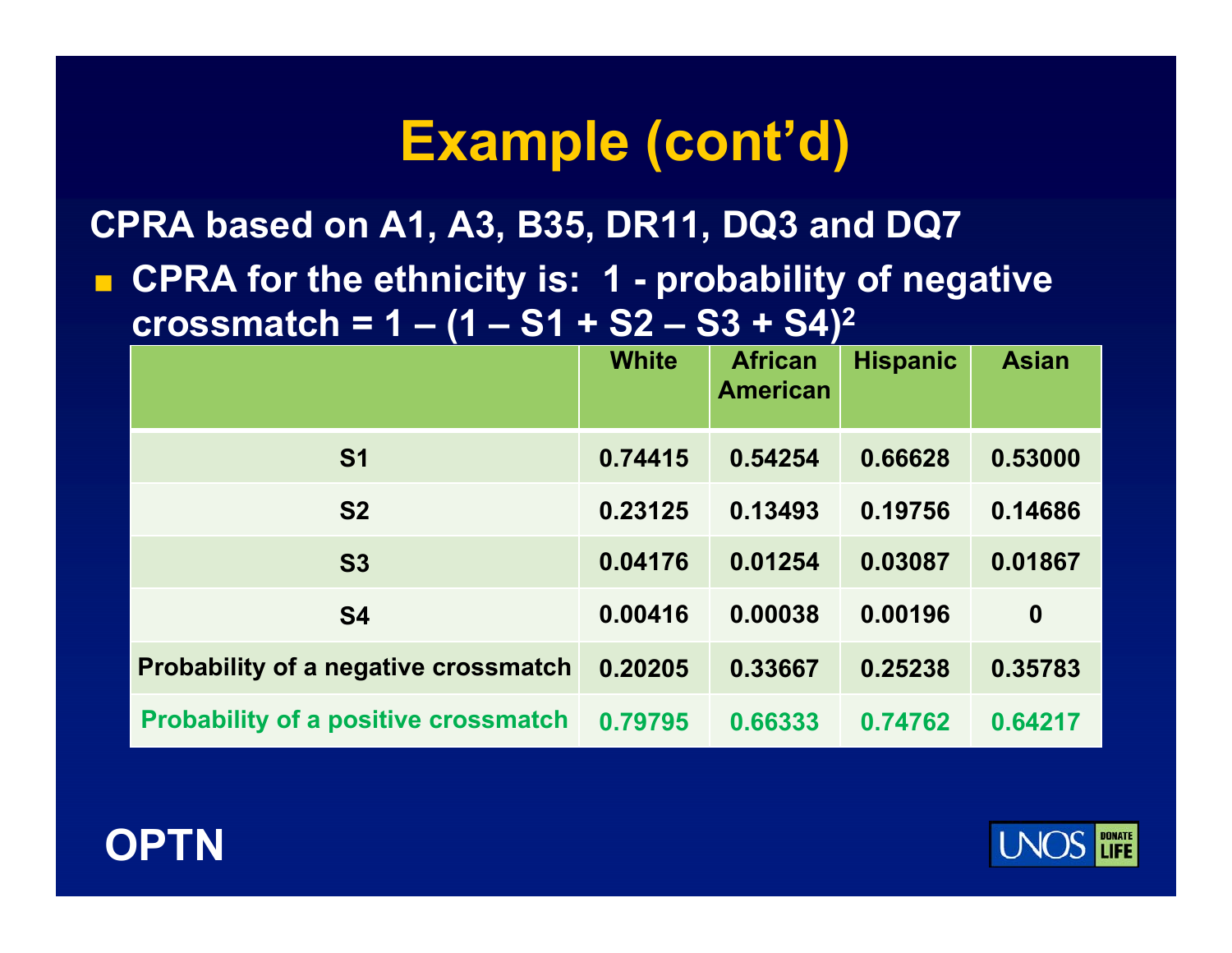### **CPRA Calculation**

- **3. Get the final CPRA by applying ethnic weights:**
- F. **For each ethnicity multiply CPRA for that ethnicity by ethnic weight**
- F. **Sum all the values to get the final CPRA**

**E l xamp e:** 

|                           | White   | <b>African</b><br><b>American</b> | <b>Hispanic</b> | <b>Asian</b> |
|---------------------------|---------|-----------------------------------|-----------------|--------------|
| <b>CPRA for ethnicity</b> | 0.79795 | 0.66333                           | 0.74762         | 0.64217      |
| <b>Ethnic weight</b>      | 0.689   | 0.146                             | 0.142           | 0.023        |

**CPRA = 0.79795 x 0.689 + 0.66333 x 0.146 + 0.74762 x 0.142 + 0.64217 x 0.023 = 0.76757 or 77%**



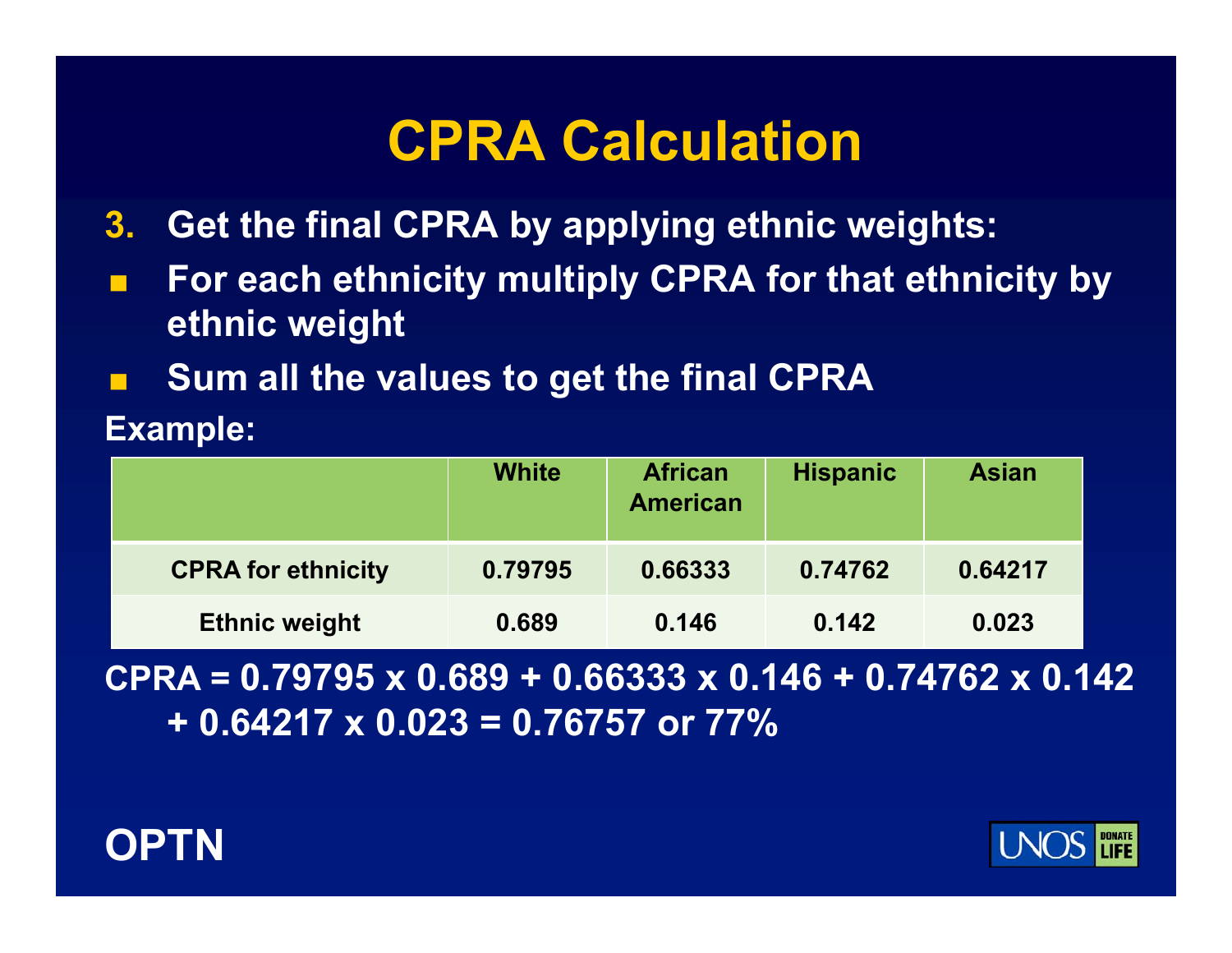### **CPRA Calculation**

#### **Example:**

- $\blacksquare$  **A kidney candidate is listed with antibodies to A1, A3, B35, DR11 and DQ7**
- $\blacksquare$  **CPRA calculation uses A1, A3, B35, DR11, DQ3 and DQ7**  <u> frequencies and results in CPRA = 77%</u>

| <b>CPRA CALCULATOR</b> |                              |  |                   |                 |                |
|------------------------|------------------------------|--|-------------------|-----------------|----------------|
|                        | <b>UNACCEPTABLE ANTIGENS</b> |  |                   |                 |                |
| A:                     | 13                           |  |                   |                 |                |
| B:                     | 35                           |  |                   |                 |                |
| BW:                    |                              |  |                   |                 |                |
| DR:                    | 11                           |  |                   |                 |                |
| DRW:                   |                              |  |                   |                 |                |
| DQ:                    | $\overline{7}$               |  |                   |                 |                |
| <b>BACK</b>            |                              |  | <b>CPRA VALUE</b> | $\overline{77}$ |                |
|                        |                              |  |                   |                 |                |
| <b>OPTN</b>            |                              |  |                   |                 | DONATE<br>LIFE |